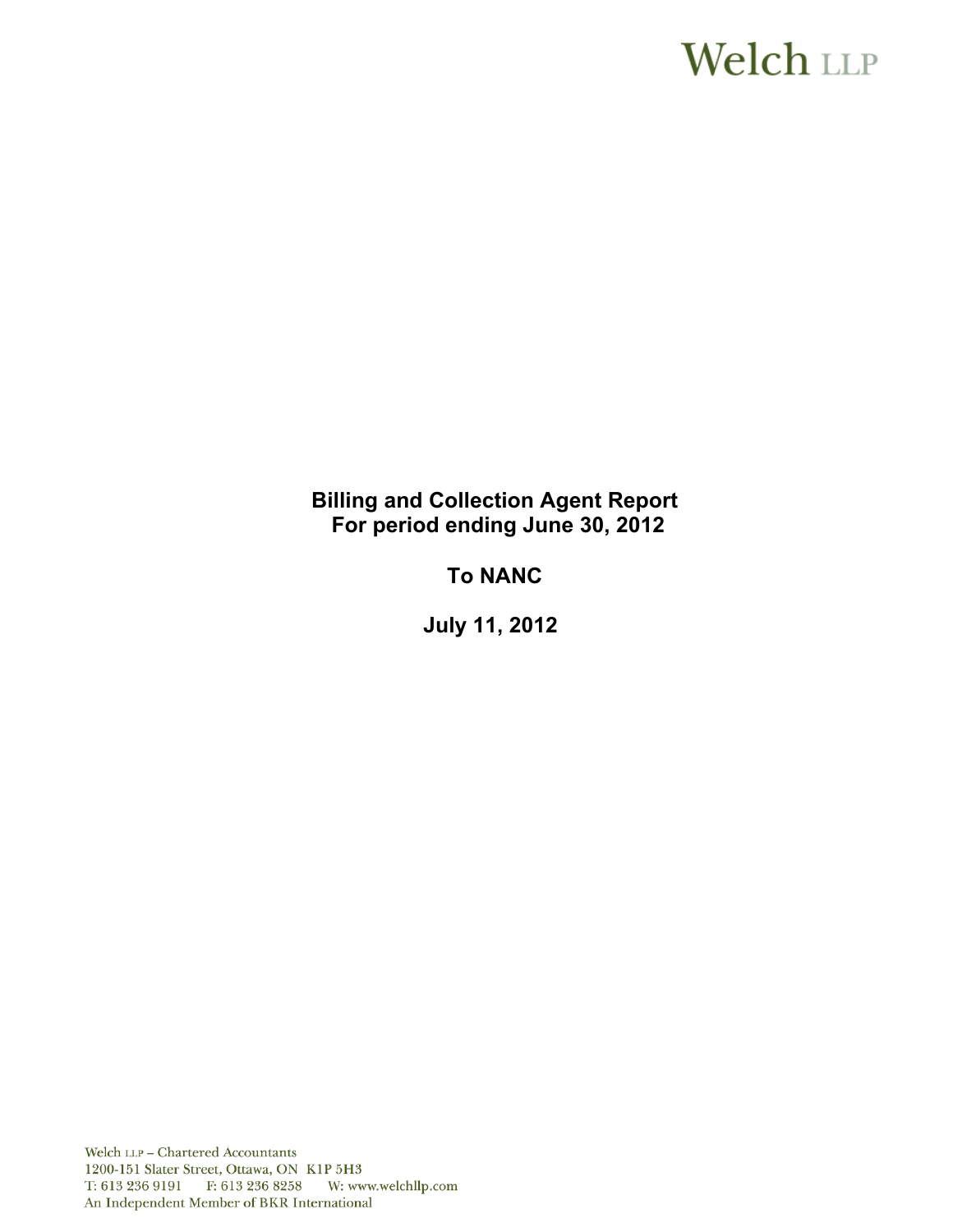# **NANPA FUND STATEMENT OF FINANCIAL POSITION JUNE 30, 2012**

| <b>Assets</b>                                                                    |            |           |                 |
|----------------------------------------------------------------------------------|------------|-----------|-----------------|
| Cash Balance in bank account                                                     |            |           | \$<br>1,338,590 |
| Receivable from US Carriers                                                      |            | 2,628,187 |                 |
| Receivable from Canada                                                           |            | 6,553     |                 |
| Receivable from Caribbean countries                                              |            | 19,171    |                 |
| Receivables forwarded to FCC for collection (Over 90 days)                       |            | 146,837   |                 |
| Allowance for uncollectible accounts                                             | (221, 800) | 2,578,948 |                 |
| Prepaid maintenance contract                                                     |            |           |                 |
| <b>Total assets</b>                                                              |            |           | 3,917,538       |
| Less: Accrued liabilities (see below for makeup)                                 |            |           | (418, 475)      |
| Deferred revenue billed in June for July 2012 to June 2013 funding period        |            |           | (2,592,230)     |
|                                                                                  |            |           |                 |
| <b>Fund balance</b>                                                              |            |           | \$<br>906,833   |
| <b>Makeup of Accrued Liabilities</b> (see following page for additional details) |            |           |                 |
| <b>Welch LLP</b>                                                                 |            | 23,443    |                 |
| <b>NEUSTAR Pooling 1K Block</b>                                                  |            | 181,615   |                 |
| NEUSTAR Pooling - pANI administration                                            |            | 74,934    |                 |
| <b>NEUSTAR NANP Administration</b>                                               |            | 129,294   |                 |
|                                                                                  |            |           |                 |
| Data Collection Agent - USAC                                                     |            | 9,189     |                 |
|                                                                                  | \$         | 418.475   |                 |

**\*\*\*\*\*\*\*\*\*\*\*\*\*\*\*\*\*\*\*\*\*\*\*\*\*\*\*\*\*\*\*\*\*\*\*\*\*\*\*\*\*\*\*\*\*\*\*\*\*\*\*\*\*\*\*\*\*\*\*\*\*\*\*\*\*\*\*\*\*\*\*\*\*\*\*\*\***

The estimated surplus used in the budget calculations was \$952,730. Actual surplus is \$906,833.

Invoices were mailed on June 17, 2012. Duplicate invoices were mailed June 27 correcting the date format on the invoices from dd/mm/yyyy to mm/dd/yyyy.

The NANP Administration contract was awarded to NEUSTAR. The effect of the new contract for the upcoming year is reflected in the 2012/13 forecasted figures.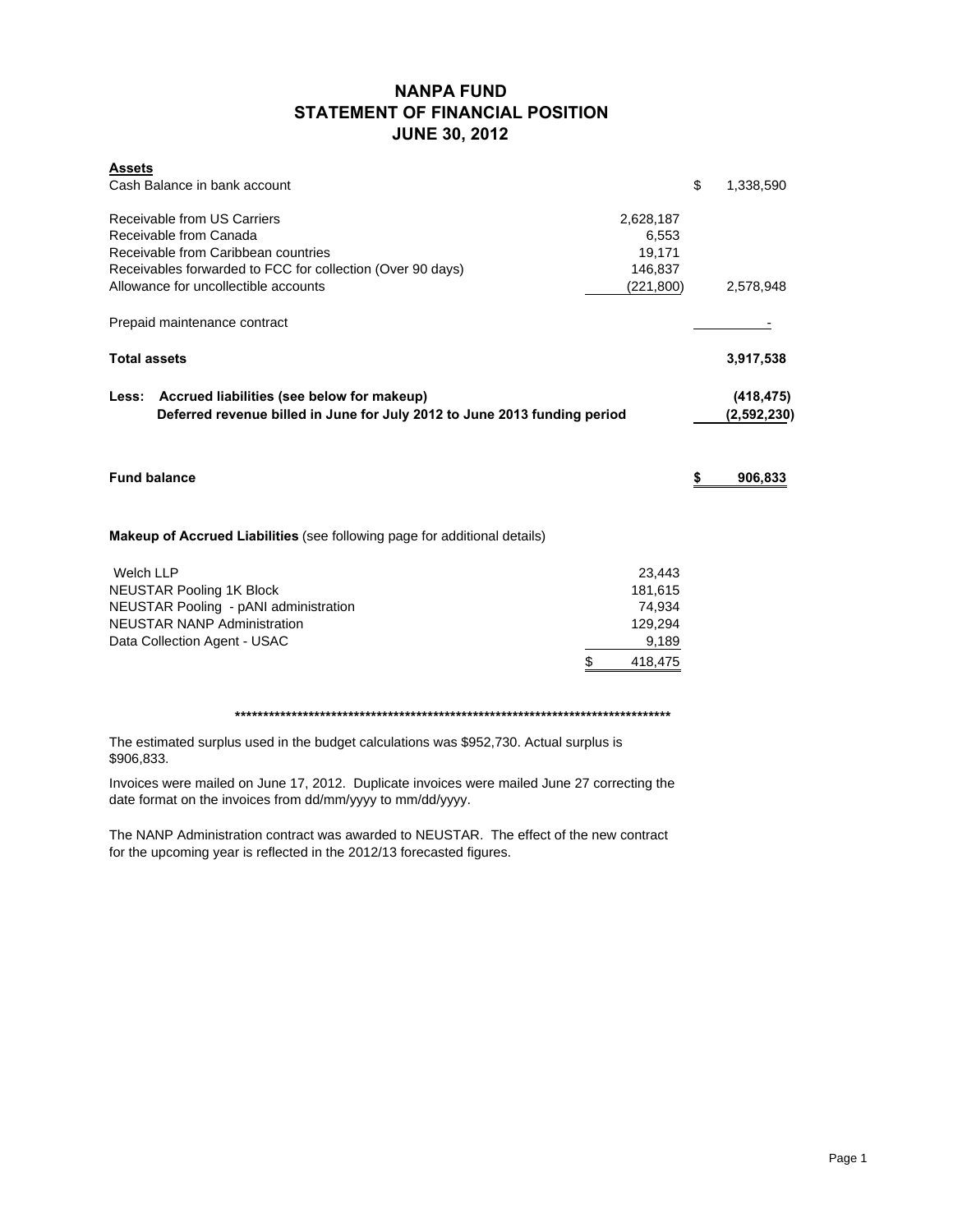### **NANPA FUND FORECASTED STATEMENT OF CHANGES IN FUND BALANCE JULY 2011 TO JUNE 2012**

|                                                  |            | Actual                   |                      |                      |                      |                      |                      |                      |                      |                    |                    | Variance between   |                    |                    |                      |                                            |
|--------------------------------------------------|------------|--------------------------|----------------------|----------------------|----------------------|----------------------|----------------------|----------------------|----------------------|--------------------|--------------------|--------------------|--------------------|--------------------|----------------------|--------------------------------------------|
|                                                  |            | <b>Jul-11</b>            | Aug-11               | Sep-11               | Oct-11               | <b>Nov-11</b>        | Dec-11               | $Jan-12$             | Feb-12               | <b>Mar-12</b>      | Apr-12             | $May-12$           | <b>Jun-12</b>      | <b>Total</b>       | <b>Budget</b>        | actual results and<br>budget at June 30/12 |
| Revenue<br><b>International Contributions</b>    |            |                          |                      |                      |                      |                      |                      |                      |                      |                    |                    |                    |                    |                    |                      |                                            |
| Canada<br>Caribbean countries                    | (1)<br>(1) | 13,117<br>16,241         | 6,558<br>$\sim$      | 6,558<br>$\sim$      | 6,558<br>$\sim$      | 6,558<br>$\sim$      | 6,559<br>$\sim$      | 6,559<br>$\sim$      | 6,559<br>$\sim$      | 6,559<br>$\sim$    | 6,559<br>$\sim$    | 6,559<br>$\sim$    |                    | 78,703<br>16.241   | 78,703<br>16,241     | $\sim$<br>$\sim$                           |
| <b>Total International Contributions</b>         |            | 29,358                   | 6,558                | 6.558                | 6.558                | 6.558                | 6.559                | 6.559                | 6,559                | 6.559              | 6.559              | 6.559              |                    | 94.944             | 94,944               |                                            |
| Domestic Contributions - US carriers             | (1)        | 2,545,663                | 219.948              | 212,188              | 218,319              | 217.489              | 215,412              | 214,788              | 217,851              | 217,602            | 217.475            | 206,189 (          | 825)               | 4,702,099          | 4,620,882            | 81,217                                     |
| Late filing fees for Form 499A                   | (2)        | 100                      | $5,800$ )            | 17,900)              | 1,900.00             | 10,000)              | 600                  | 7,900)               | 1,800                | 1,200              | 500                | 400)               | 82,900             | 47,000             | 115,000 (            | 68,000)                                    |
| Interest income                                  | (3)        | 927                      | 804                  | 849                  | 405                  | 355                  | 471                  | 402                  | 272                  | 246                | 259                | 213                | 550                | 5,753              | $12,000 -$           | 6,247                                      |
| <b>Total revenue</b>                             |            | 2,576,048                | 221,510              | 201,695              | 227,182              | 214,402              | 223,042              | 213,849              | 226,482              | 225,607            | 224,793            | 212,561            | 82,625             | 4,849,796          | 4,842,826            | 6,970                                      |
| <b>Expenses</b><br><b>NANPA Administration</b>   | (4), (7)   | 131,142                  | 185,409              | 130,226              | 160,156              | 129,794              | 129,224              | 128,795              | 128,500              | 130,082            | 131,667            | 131,531            | 129,294            | 1,645,820          | 1,642,000            | 3,820                                      |
| 1K Block Pooling Administration                  | (4), (8)   | 185,365                  | 183,489              | 181,614              | 181,614              | 181,614              | 181,614              | 181,614              | 181,614              | 181,614            | 181,614            | 181,615            | 181,614            | 2,184,995          | 2,184,995            |                                            |
| pANI                                             | (9)        | 74,935                   | 74,935               | 74,935               | 74,935               | 74,935               | 74,935               | 74,935               | 74,935               | 74,935             | 74,935             | 74,935             | 74,935             | 899,220            | 747,472              | 151,748                                    |
| <b>Billing and Collection</b>                    |            |                          |                      |                      |                      |                      |                      |                      |                      |                    |                    |                    |                    |                    |                      |                                            |
| Welch LLP                                        | (4)        | 22,784                   | 20,100               | 20,100               | 20,100               | 20,100               | 20,100               | 20,100               | 23,443               | 23,443             | 23,443             | 23,443             | 23,443             | 260,599            | 241,200              | 19,399                                     |
| Data Collection Agent<br>Annual Operations Audit | (5)<br>(6) | 4,276<br>$\sim$          | 4,512<br>$\sim$      | 4,266<br>38,000      | 4,239<br>$\sim$      | 4,226<br>$\sim$      | 4,323<br>$\sim$      | 4,313<br>$\sim$      | 4,303<br>$\sim$      | 4,325<br>$\sim$    | 4,745<br>$\sim$    | 5,140              | 4,274              | 52,942<br>38,000   | $59,000$ (<br>38,000 | 6,058                                      |
| <b>Bank Charges</b>                              | (10)       | 1,331                    | 4,347                | 2,280                | 1.845                | 2,222                | 1,356                | 1,425                | 2,305                | 1,533              | 1,503              | 2,234              | 1,538              | 23,919             | 21,600               | 2,319                                      |
| <b>Carrier Audits</b>                            | (11)       | $\overline{\phantom{a}}$ | $\sim$               | ٠                    |                      | $\sim$               |                      | $\sim$               | $\sim$               | $\sim$             | $\sim$             | $\sim$             |                    |                    | $300,000$ (          | 300,000)                                   |
| Bad debt expense                                 | (12)       |                          | 56,306.00            | 29,738)              | 9,126                | 16,596               | 5,262                | 6,553)               | 76)                  | 1,586)             | 1,000              | 18,500)            | 29,130.00          | 48,450             |                      | 48,450                                     |
| <b>Total expenses</b>                            |            | 419,840                  | 529,098              | 421,683              | 452,015              | 429,487              | 406,290              | 404,629              | 415,024              | 414,346            | 416,907            | 400,398            | 444,228            | 5,153,945          | 5,234,267            | (80, 322)                                  |
| Net revenue (expenses)                           |            | 2,156,208                | 307,588)             | 219,988)             | 224,833)             | 215,085)             | 183,248)             | 190,780)             | 188,542)             | 188,739) (         | 192,114)           | 187,837) (         | $361,603$ (        | $304,149$ (        | 391,441)             | 87,292                                     |
| Opening fund balance                             |            | 1,210,982                | 3,367,190            | 3,059,602            | 2,839,614            | 2,614,781            | 2,399,696            | 2,216,448            | 2,025,668            | 1,837,126          | 1,648,387          | 1,456,273          | 1,268,436          | 1,210,982          | 1,141,441            | 69,541                                     |
| <b>Closing fund balance</b>                      |            | 3,367,190                | 3,059,602            | 2.839.614            | 2.614.781            | 2.399.696            | 2,216,448            | 2.025.668            | 1,837,126            | 1.648.387          | 1.456.273          | 1,268,436          | 906,833            | 906,833            | 750,000              | 156,833                                    |
| Fund balance makeup:                             |            |                          |                      |                      |                      |                      |                      |                      |                      |                    |                    |                    |                    |                    |                      |                                            |
| Contingency<br>Surplus                           |            | 750,000<br>2.617.190     | 750,000<br>2.309.602 | 750,000<br>2.089.614 | 750,000<br>1.864.781 | 750,000<br>1.649.696 | 750,000<br>1,466,448 | 750,000<br>1,275,668 | 750,000<br>1,087,126 | 750,000<br>898.387 | 750,000<br>706,273 | 750,000<br>518,436 | 750,000<br>156,833 | 750,000<br>156.833 | 750,000<br>$\sim$    |                                            |
|                                                  |            | 3,367,190                | 3.059.602            | 2,839,614            | 2,614,781            | 2.399.696            | 2,216,448            | 2,025,668            | 1,837,126            | 1.648.387          | 1.456.273          | 1,268,436          | 906,833            | 906,833            | 750,000              |                                            |

**(8)** No commentary

#### **Assumptions: Reconciliation of actual at June 30, 2012 to budget**

| (1) The US carrier contributions for the period from July 2011 to June 2012 and the International contributions are based upon actual billings.                                                                                                                                                                                                                                                                       | Budgeted fund balance at June 30/12 - contingency                                       | 750,000    |
|-----------------------------------------------------------------------------------------------------------------------------------------------------------------------------------------------------------------------------------------------------------------------------------------------------------------------------------------------------------------------------------------------------------------------|-----------------------------------------------------------------------------------------|------------|
| (2) These fees represent the \$100 late filing fee charged to those companies that do not file the Form 499A by the due date.                                                                                                                                                                                                                                                                                         | Increase in fund balance between budget period (February 2012) and June 2012            | 69,541     |
| (3) Interest income projections are estimates                                                                                                                                                                                                                                                                                                                                                                         | Additional billings over estimate from budget                                           | 81,217     |
| (4) The expense for 1K Block Pooling is based on the contract in force.                                                                                                                                                                                                                                                                                                                                               | Late filing fees (reversal) for Form 499A                                               | (68,000)   |
| The cost of NANPA Administration is based on contract in force until July 8, 2012.<br>The cost of B&C Agent is based on the interim contract with Welch LLP in force until July 31, 2012.                                                                                                                                                                                                                             | Over estimate of interest earned to date compared to budget                             | (6, 247)   |
| (5) The expense for the Data Collection Agent is based on estimate of costs by USAC for the 2011 calendar year.                                                                                                                                                                                                                                                                                                       | NANP Admin - difference between budget and actual contract due to variable travel costs | 25,987     |
| (6) The cost for the annual operations audit performed by Ernst & Young is \$38,000.                                                                                                                                                                                                                                                                                                                                  | NANP Admin - change orders issued                                                       | (29, 807)  |
| (7) No commentary                                                                                                                                                                                                                                                                                                                                                                                                     | Additional billings from B & C Agent due to renewal of contract                         | (19, 399)  |
| (8) No commentary                                                                                                                                                                                                                                                                                                                                                                                                     | Data Collection fees - Adjustment to actual from budget                                 | 6,058      |
| (9) There was a change order approved for permanent pANI approve on June 17, 2011 for \$1,040,905.42. This will be billed on a prorated basis over the remaining term of the 1K Block Pooling contract. The opening surplus has<br>\$167,858 which was earmarked for pANI payments in March to June 2011 which was not paid during that period. The funds for this were carried over into the current funding period. | Bad debts not budgeted for                                                              | (48, 450)  |
| (10) Bank fees are an expense to the Fund.                                                                                                                                                                                                                                                                                                                                                                            | Pooling change orders                                                                   |            |
| (11) The budget allowed \$300,000 for carrier audits. FCC indicated that there will be no audit performed before July 2012.                                                                                                                                                                                                                                                                                           | Carrier audits that will not be performed                                               | 300,000    |
| (12) The allowance covers all accounts considered potentially uncollectible at June 30, 2012. This will be covered by the contingency allowance.                                                                                                                                                                                                                                                                      | Permanent pANi that was expected to be paid during March - June 2011. See note 9.       | (151, 748) |
|                                                                                                                                                                                                                                                                                                                                                                                                                       | Bank fees to be covered by Fund under new B&C Agent interim contract                    | (2,319)    |
|                                                                                                                                                                                                                                                                                                                                                                                                                       | Actual fund balance at June 30/12                                                       | 906,833    |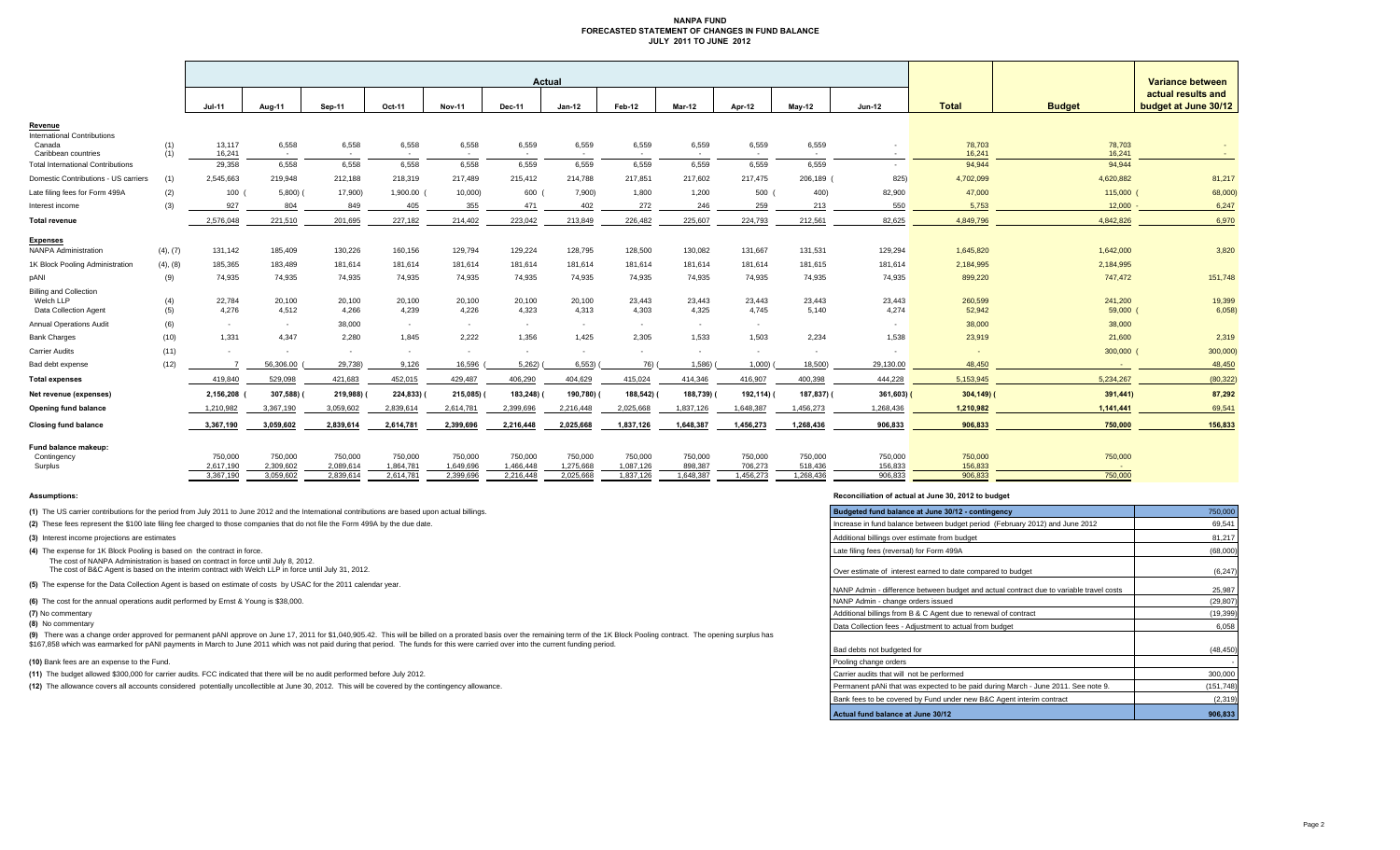#### **NANPA FUND FORECASTED STATEMENT OF CHANGES IN FUND BALANCEJULY 2012 TO JUNE 2013**

|                                                                                                                                             |            | <b>Projection</b>          |                                            |                          |                                            |                          |                          |                                            |                            |                                            |                          |                        |                        |
|---------------------------------------------------------------------------------------------------------------------------------------------|------------|----------------------------|--------------------------------------------|--------------------------|--------------------------------------------|--------------------------|--------------------------|--------------------------------------------|----------------------------|--------------------------------------------|--------------------------|------------------------|------------------------|
|                                                                                                                                             |            | <b>Jul-12</b>              | Aug-12                                     | <b>Sep-12</b>            | Oct-12                                     | <b>Nov-12</b>            | <b>Dec-12</b>            | $Jan-13$                                   | Feb-13                     | Mar-13                                     | Apr-13                   | <b>May-13</b>          | <b>Jun-13</b>          |
| <b>Projected Revenue</b><br><b>International Contributions</b><br>Canada<br>Caribbean countries<br><b>Total International Contributions</b> | (1)<br>(1) | 13,106<br>16,289<br>29,395 | 6,553<br>$\overline{\phantom{a}}$<br>6,553 | 6,553<br>$\sim$<br>6,553 | 6,553<br>$\overline{\phantom{a}}$<br>6,553 | 6,553<br>$\sim$<br>6,553 | 6,553<br>$\sim$<br>6,553 | 6,553<br>$\overline{\phantom{a}}$<br>6,553 | 6,553<br>$\sim$<br>6,553   | 6,552<br>$\overline{\phantom{a}}$<br>6,552 | 6,552<br>$\sim$<br>6,552 | 6,552<br>6,552         | $\sim$                 |
| Domestic Contributions - US carriers                                                                                                        | (1)        | 2,808,472                  | 238,988                                    | 238,988                  | 238,988                                    | 238,988                  | 238,988                  | 238,988                                    | 238,988                    | 238,988                                    | 238,988                  | 238,988                |                        |
| Late filing fees for Form 499A                                                                                                              | (2)        |                            |                                            |                          |                                            |                          |                          |                                            |                            |                                            |                          |                        | 85,000                 |
| Interest income                                                                                                                             | (3)        | 500                        | 500                                        | 500                      | 500                                        | 500                      | 500                      | 500                                        | 500                        | 500                                        | 500                      | 500                    | 500                    |
| Total projected revenue                                                                                                                     |            | 2,838,367                  | 246,041                                    | 246,041                  | 246,041                                    | 246,041                  | 246,041                  | 246,041                                    | 246,041                    | 246,040                                    | 246,040                  | 246,040                | 85,500                 |
| <b>Projected Expenses</b><br><b>NANPA Administration</b>                                                                                    | (4)        | 276,207                    | 276,207                                    | 276,207                  | 276,207                                    | 276,207                  | 276,207                  | 276,207                                    | 276,207                    | 276,207                                    | 160,804                  | 160,804                | 160,804                |
| 1K Block Pooling Administration                                                                                                             | (5)        | 181,614                    | 181,614                                    | 181,614                  | 181,614                                    | 181,614                  | 181,614                  | 181,614                                    | 181,614                    | 181,614                                    | 181,614                  | 181,614                | 181,614                |
| pANI                                                                                                                                        | (6)        | 74,935                     | 39,600                                     | 9,973                    | 9,973                                      | 9,973                    | 9,973                    | 9,973                                      | 9,972                      | 9,972                                      | 9,972                    | 9,972                  | 9,972                  |
| <b>Billing and Collection</b><br>Welch LLP<br>Data Collection Agent                                                                         | (7)<br>(8) | 23,443<br>5,667            | 23,443<br>5,667                            | 23,443<br>5,667          | 23,443<br>5,667                            | 23,443<br>5,667          | 23,443<br>5,667          | 23,443<br>5,667                            | 23,443<br>5,667            | 23,443<br>5,666                            | 23,443<br>5,666          | 23,443<br>5,666        | 23,443<br>5,666        |
| <b>Annual Operations Audit</b>                                                                                                              | (9)        |                            |                                            | 40,000                   |                                            |                          | $\overline{\phantom{a}}$ |                                            |                            |                                            | ٠                        |                        |                        |
| <b>Bank Charges</b>                                                                                                                         | (10)       | 1,925                      | 1,925                                      | 1,925                    | 1,925                                      | 1,925                    | 1,925                    | 1,925                                      | 1,925                      | 1,925                                      | 1,925                    | 1,925                  | 1,925                  |
| <b>Carrier Audits</b>                                                                                                                       | (11)       |                            |                                            |                          |                                            |                          |                          | $\overline{\phantom{a}}$                   | 300,000                    |                                            | ÷,                       |                        |                        |
| Bad debt expense (recovery)                                                                                                                 | (12)       | 3,334                      | 3,334                                      | 3,334                    | 3,334                                      | 3,333                    | 3,333                    | 3,333                                      | 3,333                      | 3,333                                      | 3,333                    | 3,333                  | 3,333                  |
| <b>Total projected expenses</b>                                                                                                             |            | 567,125                    | 531,790                                    | 542,163                  | 502,163                                    | 502,162                  | 502,162                  | 502,162                                    | 802,161                    | 502,160                                    | 386,757                  | 386,757                | 386,757                |
| Projected Net revenue (expenses)                                                                                                            |            | 2,271,242                  | 285,749)                                   | 296,122)                 | 256,122)                                   | 256,121)                 | 256,121) (               | 256,121)                                   | 556,120)                   | 256,120) (                                 | 140,717) (               | 140,717) (             | 301,257)               |
| <b>Projected Opening fund balance</b>                                                                                                       |            | 906,833                    | 3,178,075                                  | 2,892,326                | 2,596,204                                  | 2,340,082                | 2,083,961                | 1,827,840                                  | 1,571,719                  | 1,015,599                                  | 759,479                  | 618,762                | 478,045                |
| <b>Projected Closing fund balance</b>                                                                                                       |            | 3,178,075                  | 2,892,326                                  | 2,596,204                | 2,340,082                                  | 2,083,961                | 1,827,840                | 1,571,719                                  | 1,015,599                  | 759,479                                    | 618,762                  | 478,045                | 176,788                |
| Projected Fund balance makeup:<br>Contingency                                                                                               |            | 1.500.000                  | 1.500.000                                  | 1,500,000                | 1,500,000                                  | 1,500,000                | 1,500,000                | 1,500,000                                  | 1.500.000                  | 1,500,000                                  | 1,500,000                | 1,500,000              | 1,500,000              |
| Surplus                                                                                                                                     |            | 1,678,075<br>3.178.075     | 1,392,326<br>2.892.326                     | 1,096,204<br>2.596.204   | 840,082<br>2,340,082                       | 583,961<br>2.083.961     | 327,840<br>1,827,840     | 71,719<br>1,571,719                        | (484, 400.99)<br>1.015.599 | (740, 521)<br>759.479                      | (881, 238)<br>618.762    | (1,021,955)<br>478.045 | (1,323,212)<br>176.788 |

### **Assumptions:**

**(1)** The contribution for July 2012 - June 2013 is based on actual billings.

**(2)** These estimated fees represent the \$100 late filing fee charged to those companies that do not file the Form 499A by the due date.

**(3)** Interest income projections are estimates

**(4)** The cost of NANP administration is based on the new contract with NEUSTAR.

**(5)** This contract expires Aug 14/12 and will be up for recompete. The expense for the 1K Block Pooling is based on the current contract.

**(6)** The cost of permanent pANI administration is based on the final 1.5 months of billings for change order #19 plus the ongoing pANI for 10.5 months

**(7)** The cost of B&C Agent is based on the interim contract with Welch LLP in force until July 31, 2012.

**(8)** The expense for the Data Collection Agent is based on estimate of costs by USAC for the 2012 calendar year.

**(9)** The cost of the annual operations audit is based on the cost of the prior year's history of billing from Ernst & Young LLP

**(10)** Bank fees are an expense to the Fund.

**(11)** The budget allowed \$300,000 for carrier audits.

**(12)** The allowance covers all accounts considered potentially uncollectible. This will be covered by the contingency allowance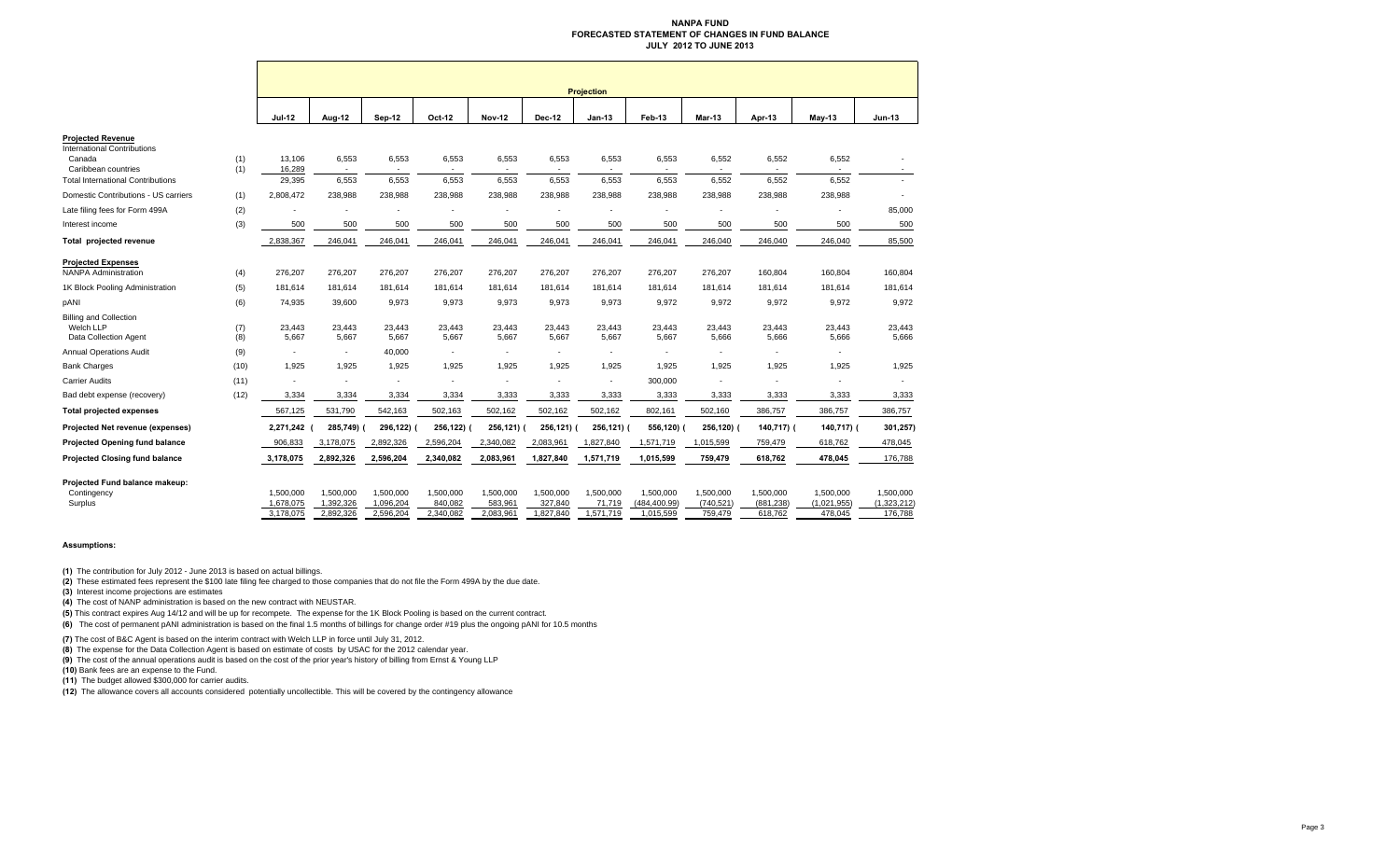# **CURRENT AND FORECASTED LIABILITIES**

|                                                                                                    | Current                                   |         |         |         |         |         |         |         |
|----------------------------------------------------------------------------------------------------|-------------------------------------------|---------|---------|---------|---------|---------|---------|---------|
|                                                                                                    |                                           | Jun-12  | Jul-12  | Aug-12  | Sep-12  | Oct-12  | Nov-12  | Dec-12  |
| <b>NEUSTAR - NANPA Administration contract</b>                                                     |                                           | 129,294 | 276,207 | 276,207 | 276,207 | 276,207 | 276,207 | 276,207 |
| - Payment authorized by the FCC in June<br>May 2012                                                | 131,531                                   |         |         |         |         |         |         |         |
| - Authorization by the FCC has not been received for payment                                       |                                           |         |         |         |         |         |         |         |
| June 2012                                                                                          | \$<br>129,294<br>$\sim$                   |         |         |         |         |         |         |         |
|                                                                                                    | \$<br>129,294                             |         |         |         |         |         |         |         |
| <b>NEUSTAR - Block Pooling contract</b>                                                            |                                           | 181,615 | 181,614 | 181,614 | 181,614 | 181,614 | 181,614 | 181,614 |
| - Payment authorized by the FCC in June<br>May 2012                                                | \$<br>181,615                             |         |         |         |         |         |         |         |
| - Authorization by the FCC has not been received for payment<br>June 2012                          | \$<br>181,615                             |         |         |         |         |         |         |         |
|                                                                                                    | $\overline{\phantom{a}}$<br>\$<br>181,615 |         |         |         |         |         |         |         |
| Welch LLP - Billing & Collection Agent                                                             |                                           | 23,443  | 23,443  | 23,443  | 23,443  | 23,443  | 23,443  | 23,443  |
| - Payment authorized by the FCC in June                                                            |                                           |         |         |         |         |         |         |         |
| May 2012                                                                                           | 23,443                                    |         |         |         |         |         |         |         |
| - Authorization by the FCC has not been received for payment                                       |                                           |         |         |         |         |         |         |         |
| June 2012                                                                                          | \$<br>23,443                              |         |         |         |         |         |         |         |
|                                                                                                    | $$\mathbb{S}$$<br>23,443                  |         |         |         |         |         |         |         |
| <b>USAC - Data Collection Agent</b><br>- Authorization by the FCC has not been received for paymen |                                           | 9,189   | 5,667   | 5,667   | 5,667   | 5,667   | 5,667   | 5,667   |
| May 2012                                                                                           | \$<br>4,274                               |         |         |         |         |         |         |         |
| June 2012                                                                                          | 4,915<br>\$<br>9,189                      |         |         |         |         |         |         |         |
| <b>Carrier audits</b>                                                                              |                                           |         |         |         |         |         |         |         |
| Ernst & Young LLP- Annual operations audit                                                         |                                           |         |         |         | 40,000  |         |         |         |
|                                                                                                    | \$                                        |         |         |         |         |         |         |         |
| <b>NEUSTAR - pANI administration</b>                                                               |                                           | 74,934  | 74,935  | 39,600  | 9,973   | 9,973   | 9,973   | 9,973   |
| - Payment authorized by the FCC in June                                                            |                                           |         |         |         |         |         |         |         |
| May 2012                                                                                           | 74,934                                    |         |         |         |         |         |         |         |
| - Authorization by the FCC has not been received for payment<br>June 2012                          | 74,934<br>\$                              |         |         |         |         |         |         |         |
|                                                                                                    |                                           |         |         |         |         |         |         |         |
| <b>Bank Fees</b>                                                                                   |                                           |         | 1,925   | 1,925   | 1,925   | 1,925   | 1,925   | 1,925   |
|                                                                                                    |                                           |         |         |         |         |         |         |         |
| Total                                                                                              |                                           | 418,475 | 563,791 | 528,456 | 538,829 | 498,829 | 498,829 | 498,829 |